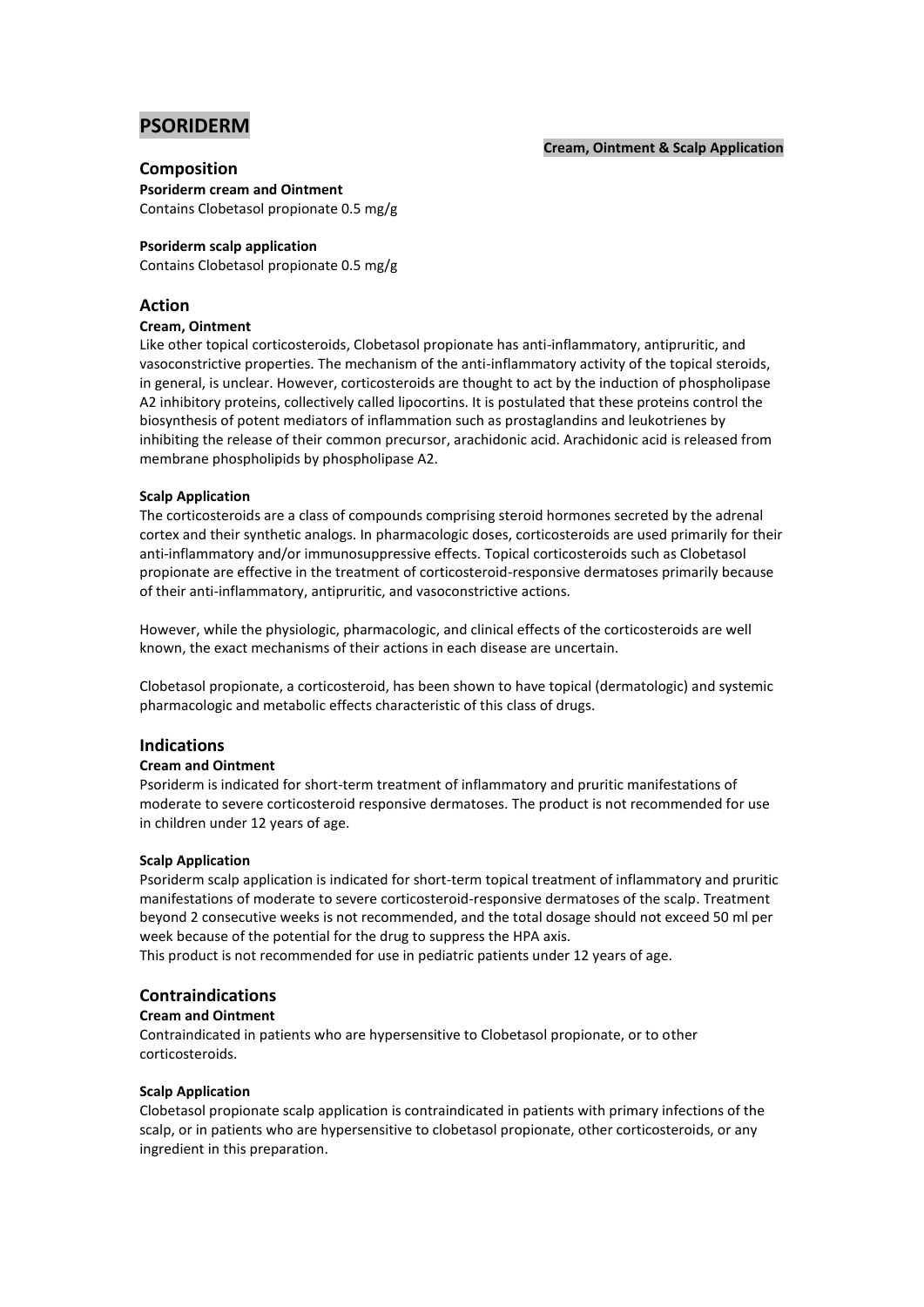## **Adverse Reactions**

#### **Cream and Ointment**

Clobetasol propionate is generally well tolerated when used for 2-week treatment periods. The most frequent adverse events reported for Clobetasol have been local and have included burning sensation, irritation, and itching. Less frequent adverse reactions were stinging, cracking, erythema, and folliculitis, numbness of fingers, skin atrophy and telangiectasia.

The following local adverse reactions are reported infrequently when topical corticosteroids are used as recommended. These reactions are listed in an approximately decreasing order of occurrence: burning, itching, irritation, dryness, folliculitis, hypertrichosis, acne-form eruptions, hypopigmentation, perioral dermatitis, allergic contact dermatitis, maceration of the skin, secondary infection, skin atrophy, striae and miliaria.

Systemic absorption of topical corticosteroids has produced reversible HPA axis suppression, manifestations of Cushing's syndrome, hyperglycemia and glucosuria in some patients. In rare instances, treatment (or withdrawal of treatment) of psoriasis with corticosteroids is thought to have exacerbated the disease or provoked the postural form of the disease**,** so careful patient supervision is recommended.

#### **Scalp Application**

Clobetasol propionate scalp application is generally well tolerated when used for 2-week treatment periods.

The most frequent adverse events reported for clobetasol propionate scalp application have been local and have included burning and/or stinging sensation and tingling and folliculitis .Less frequent adverse events were itching and tightness of the scalp, dermatitis, tenderness, headache, hair loss, and eye irritation.

The following local adverse reactions are reported infrequently when topical corticosteroids are used as recommended. These reactions are listed in an approximately decreasing order of occurrence: burning, itching, and irritation, dryness, folliculitis, hypertrichosis, acneiform eruptions, hypopigmentation, perioral dermatitis, and allergic contact dermatitis, maceration of the skin, secondary infection, skin atrophy, striae, and miliaria. Systemic absorption of topical corticosteroids has produced reversible HPA axis suppression, manifestations of Cushing's syndrome, hyperglycemia, and glucosuria in some patients. In rare instances, treatment (or withdrawal of treatment) of psoriasis with corticosteroids is thought to have exacerbated the disease or provoked the postural form of the disease, so careful patient supervision is recommended.

### **Precautions**

#### **General**

#### *Cream and Ointment*

Clobetasol propionate is a highly potent topical corticosteroid that has been shown to suppress the HPA axis at doses as low as 2 grams per day.

Systemic absorption of topical corticosteroids has resulted in reversible HPA axis suppression, manifestations of Cushing's syndrome, hyperglycemia, and glucosuria in some patients.

Conditions that augment systemic absorption include the application of the more potent corticosteroids, use over large surface areas, prolonged use, and the addition of occlusive dressings. Therefore, patients receiving a large dose of a potent topical steroid applied to a large surface area should be evaluated periodically for evidence of HPA axis suppression by using the urinary free cortisol and ACTH stimulation tests. If HPA axis suppression is noted, an attempt should be made to withdraw the drug, to reduce the frequency of application, or to substitute a less potent steroid.

Recovery of HPA axis function is generally prompt and complete upon discontinuation of the drug. Infrequently, signs and symptoms of steroid withdrawal may occur, requiring supplemental systemic corticosteroids.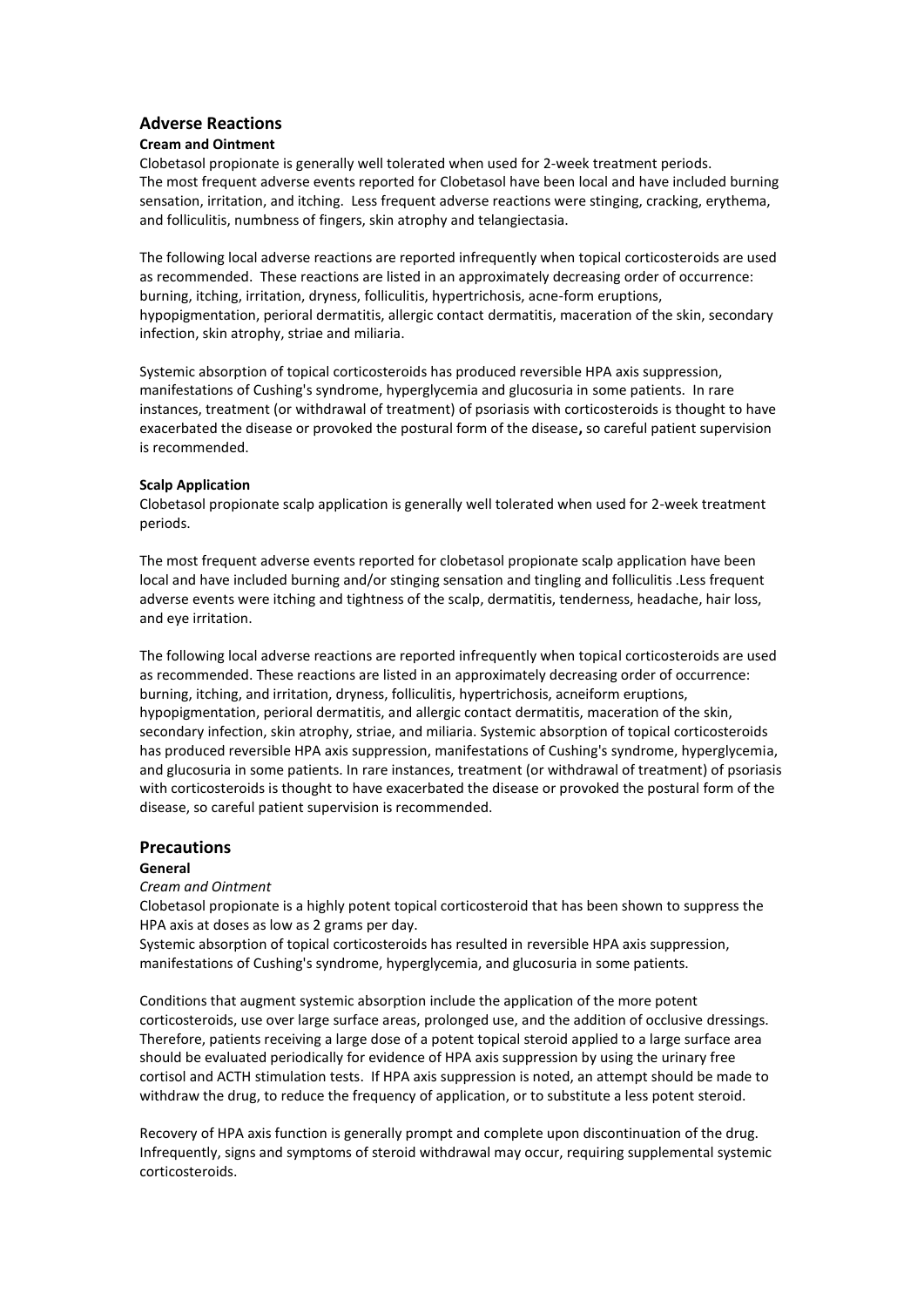Children may absorb proportionally larger amounts of topical corticosteroids and thus be more susceptible to systemic toxicity.

If irritation develops, topical corticosteroids should be discontinued and appropriate therapy instituted. Irritation is possible if Clobetasol propionate contacts the eye. If that should occur, immediate flushing of the eye with a large volume of water is recommended. In the presence of dermatologic infections, the use of an appropriate antifungal or antibacterial agent should he institute? If a favourable response does not occur promptly, the corticosteroid should be discontinued until the infection has been adequately controlled.

As with other potent topical corticosteroids, Clobetasol propionate should not be used in the treatment of rosacea and perioral dermatitis. Topical corticosteroids in general should not be used in the treatment of acne or as sole therapy in widespread plaque psoriasis.

#### *Scalp Application*

Clobetasol propionate is a highly potent topical corticosteroid that has been shown to suppress the HPA axis at doses as low as 2 g (of ointment) per day. Systemic absorption of topical corticosteroids has resulted in reversible HPA axis suppression, manifestations of Cushing's syndrome, hyperglycemia, and glucosuria in some patients.

Conditions that augment systemic absorption include the application of the more potent corticosteroids, use over large surface areas, prolonged use, and the addition of occlusive dressings. Therefore, patients receiving a large dose of a potent topical steroid applied to a large surface area should be evaluated periodically for evidence of HPA axis suppression by using the urinary free cortisol and ACTH stimulation tests. If HPA axis suppression is noted, an attempt should be made to withdraw the drug, to reduce the frequency of application, or to substitute a less potent steroid. Recovery of HPA axis function is generally prompt and complete upon discontinuation of the drug. Infrequently, signs and symptoms of steroid withdrawal may occur, requiring supplemental systemic corticosteroids.

Pediatric patients may absorb proportionally larger amounts of topical corticosteroids and thus be more susceptible to systemic toxicity.

If irritation develops, topical corticosteroids should be discontinued and appropriate therapy instituted. Irritation is possible if clobetasol propionate scalp application contacts the eye. If that should occur, immediate flushing of the eye with a large volume of water is recommended.

If the inflammatory lesion becomes infected, the use of an appropriate antifungal or antibacterial agent should be instituted. If a favorable response does not occur promptly, the corticosteroid should be discontinued until the infection has been adequately controlled.

Although clobetasol propionate scalp application is intended for the treatment of inflammatory conditions of the scalp, it should be noted that certain areas of the body, such as the face, groin, and axillae, are more prone to atrophic changes than other areas of the body following treatment with corticosteroids. Frequent observation of the patient is important if these areas are to be treated.

As with other potent topical corticosteroids, clobetasol propionate scalp application should not be used in the treatment of rosacea and perioral dermatitis. Topical corticosteroids in general should not be used in the treatment of acne or as sole therapy in widespread plaque psoriasis.

#### **Laboratory Tests**

The following tests may be helpful in evaluating HPA axis suppression:

- Urinary free cortisol test
- ACTH stimulation test

**Pregnancy** *Category C*